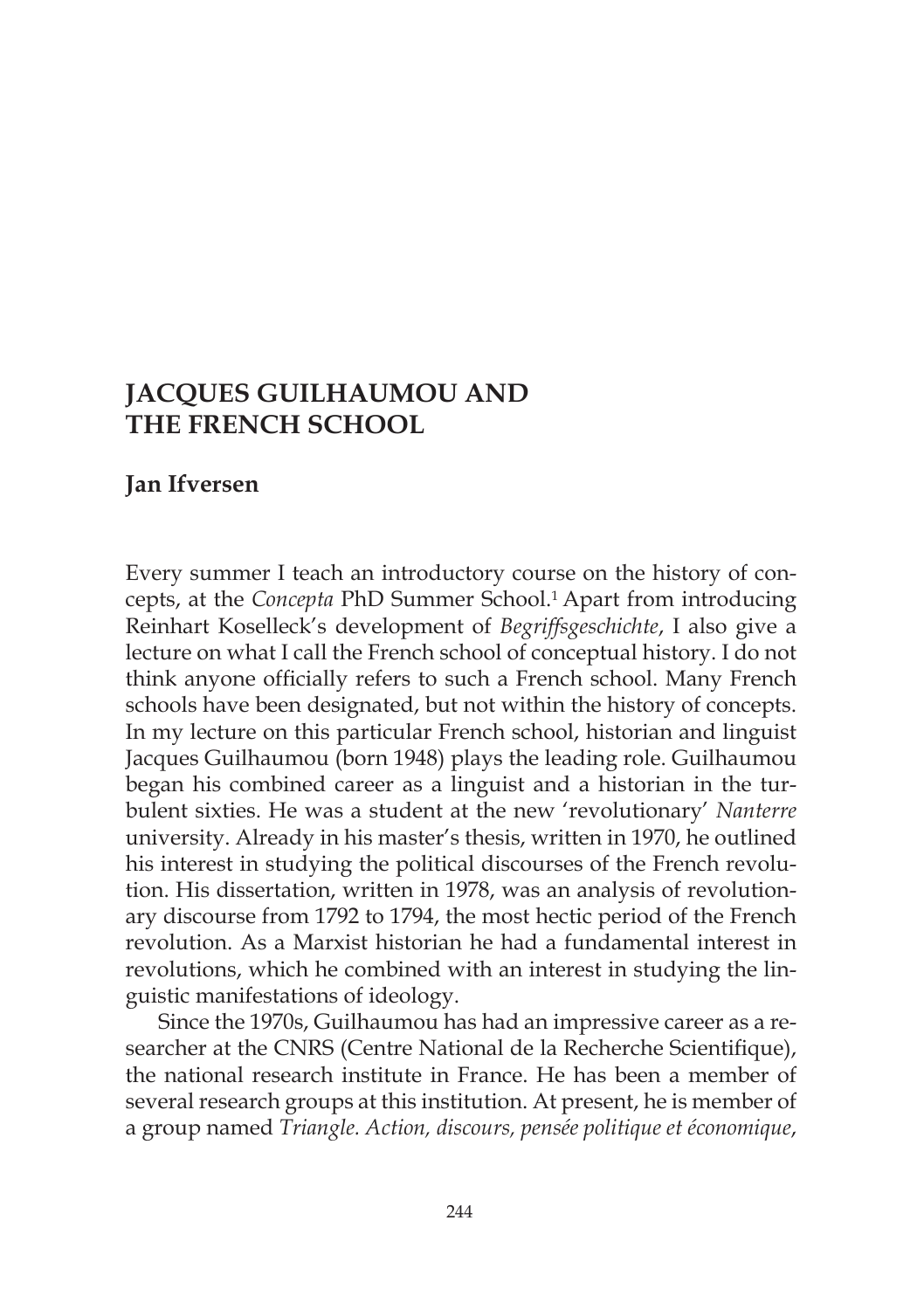affiliated with the Lyon branch of the *Ecole Normale Supérieure.* Although he has been based in Paris and Lyon, most of his writing pours from his home office in Marseilles. In his 35 years as a scholar he has published an impressive number of books and articles, most of them dealing with various aspects the French revolution from a linguistic point of view.2 Since his early years, Guilhaumou has been very active in developing what has been recognised as the French school of discourse analysis. In fact, through his many articles commenting on the different steps in the development of French discourse analysis (or AD – *Analyse du Discours* – as they say in French), he has played an active role in creating the school.3 He has assembled some of these articles in his latest book, *Discours et événement: L'histoire langagière des concepts* (Guilhaumou 2006).

In this book, Guilhaumou traces the parallel developments of AD in France and his own scholarly contributions. In a typically French style, it is also an *égo-histoire* which emphasises the important roles played by Guilhaumou and his friends in developing AD. Although the history of AD has been presented differently by others (Maingueneau 1991; Mazière 2005), there is no doubt that Guilhaumou has played a crucial role. Judging by his writings (many of which are coauthored) and his attendance at conferences, he seems to know almost everybody worth knowing in the linguistic circles in France. And they know him. He contributes to the most prestigious dictionaries on AD (Charaudeau & Maingueneau 2002; Détrie, Siblot & Verine 2001), he is mentioned in many works on AD, and he is invited to all the important conferences. The same is certainly not true of the historians' guild, where he is seen – if he is seen at all – as a strange figure. His modest reception among historians has to do with a typical realist reflex – embedded in the discipline – towards constructivist theories of all kinds. Some historians, however, have been involved in what Guilhaumou calls "discourse analysis from the historical perspective" (L'analyse de discours du côté de l'histoire).4

The term *analyse du discours* was coined by Jean Dubois, a recognised linguist who, in 1969, edited an issue of the prestigious journal, Langages, on discourse analysis.<sup>5</sup> Guilhaumou does not connect directly to this more canonical version of the birth of French AD. The birthplace of his version, which, for convenience, we will abbreviate ADH (*H* being the historical dimension), was a seminar on political lexicology which took place at Nanterre in 1968. Lexicology, or rather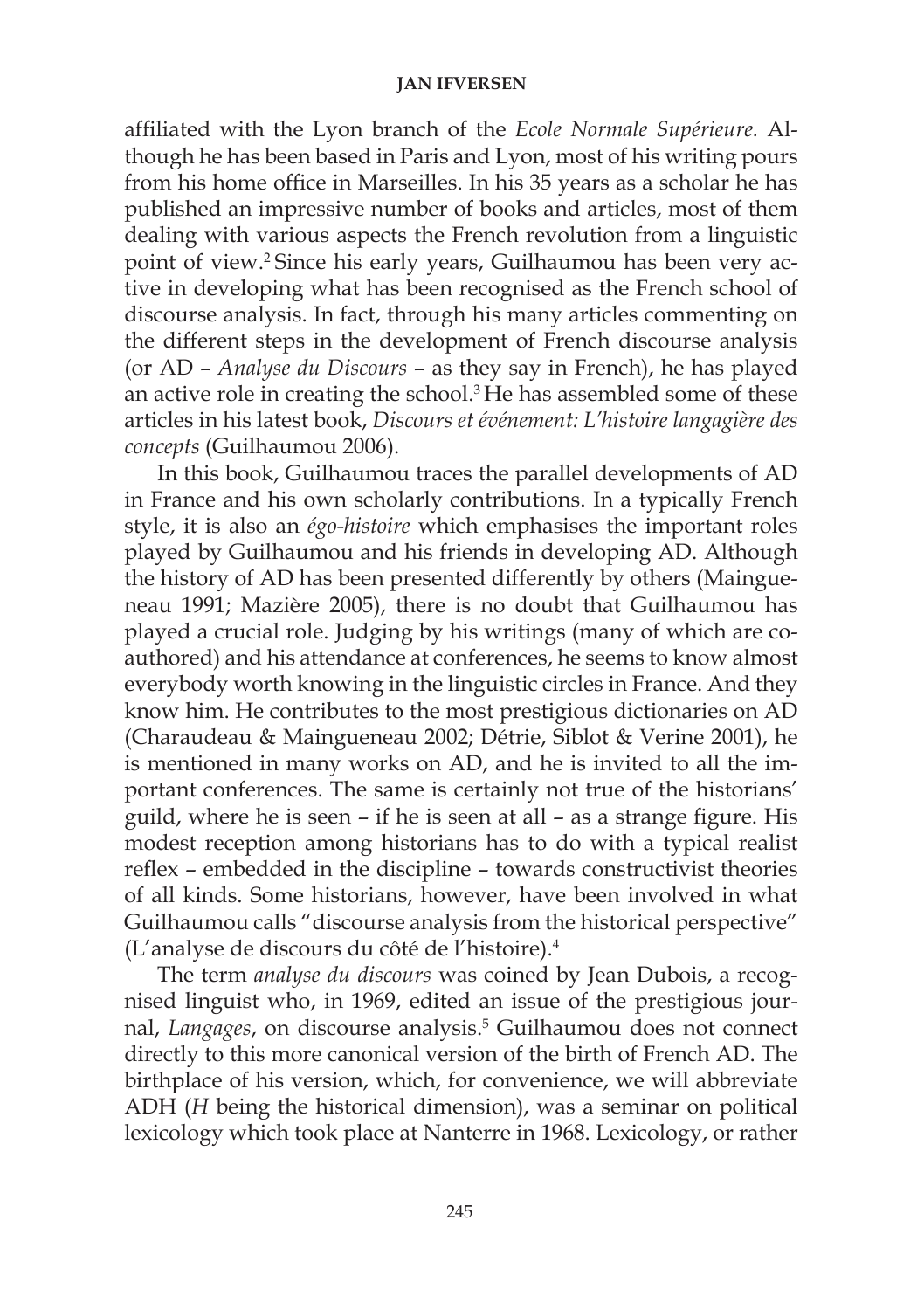the lexicometry that came out of the *laboratoire de lexicométrie et textes politiques* at the *École Normale Supérieure* in Saint Cloud, just outside Paris, was to be an important location in the development of ADH. But Nanterre was not only about lexicology. It was also the meeting place of an Althusserian theory of ideology and discourse analysis. Guilhaumou mentions the influence of Althusser and Marxism in his book, but in a rather taken-for-granted manner.

## **Sources Of Inspiration**

Althusser's famous 1970 text on ideology outlined the epistemological reservoir from which ADH would nourish itself (Althusser 1971). Althusser emphasised the dependence of ideology on social formation and mode of production, the cornerstones of Marxist ontology. But at the same time, he granted ideology a relative autonomy. Ideology had to be an "imaginary distortion" of the real world (Althusser 1971, 165), but it was effective in that it regulated individual expressions of ideas. Regulation was part of an ideology's 'materiality', its embeddedness in an apparatus with regular practices. Materiality was what dismissed all idealist understandings of ideology. Althusser combined this understanding of ideology with the grand epistemological claim of the decentred subject. As he stated, "all ideology has the function (which defines it) of 'constituting' individuals as subjects" (ibid, 171). Individuals were ascribed certain positions by ideology, or *interpellé*  as he so famously referred to it. Individuals were thus acting in an ideological space of already existing subject positions, which it was the task of critical analysis to bring to light.

Althusser did not relate his concept of ideology to language. But his theory of subject position indicated a direction that was taken up by more linguistically oriented Marxists, foremost among them Michel Pêcheux (1939-1983).<sup>6</sup> Pêcheux introduced the concept of discourse into the study of ideologies within particular social formations. Basically, he understood discourse as the linguistic form of ideology (Pêcheux 1975, 127-135). Through a critical reading of Saussure, the usual suspect of poststructuralism, he introduced discourse to the famous couple of *langue* and *parole*. Discourse was certainly not identical with *parole*, the individual act of language use. On the contrary, it designated a system of rules regulating what it was possible to say.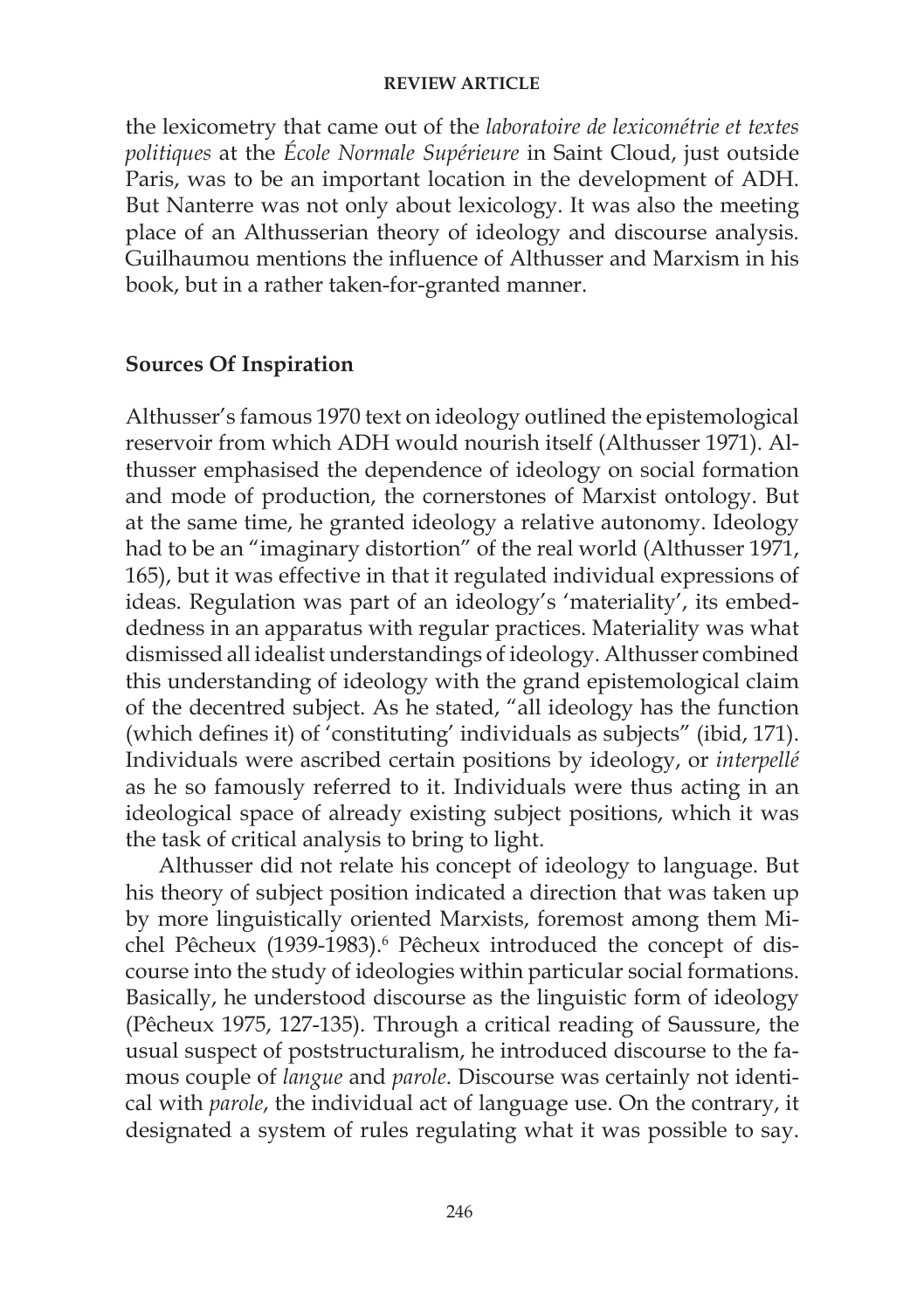In its formal workings, discourse was a system of paradigmatic relations, that is, a system of relations of substitutions (Wallis 2007). But this system was dependent on the operation of larger ideological formations within social formations. In contrast to Saussurian formalism, discourses were not viewed as formal systems producing meaning. They depended on the extra-discursive context ultimately located in the social formations. The task of discourse analysis was, accordingly, to describe the linguistic 'materiality' of ideology. With the introduction of discourse, language was added to the Althusserian theory of ideology's materiality. Pêcheux wanted to uncover 'the conditions of production of discourse' which specifically concerned the transference of ideology into discourse. He was particularly interested in tracing how ideological subject positions determined language use.

As Pêcheux discovered, the formal analysis of discourse tends to regard discourse as a stable system. This did not fit well with the Marxist idea of ideological confrontations based on class struggles. He therefore developed a theory of discursive instability which was rooted in *interdiscourse* (Pêcheux 1975, 150-152). As we shall see, the concept of interdiscourse was to become crucial to the development of ADH. Interdiscourse had two basic meanings. It meant that discourses were never fixed, but operated in a field of many discourses, that is, in a situation of heterogeneity (Helsloot & Hak 2000, 23). Interdiscourse thus signified the extra-discursive in the form of other discourses that constantly penetrated into, and thus destabilised discourse. In Pêcheux's view, the condition of production of discourse had to be understood as a constant process of inclusion and exclusion, played out within a hegemonic ideological formation. The workings of interdiscourse could be understood in a synchronic way as an engagement between discourses. But it was more important for Pêcheux to understand interdiscourse diachronically as an existing, "preconstructed" field which would determine what could be said (Pêcheux 1975, 148). As formulated by Maingueneau, interdiscourse is an analytical term that grasps the double constraint of what has already been said, and what can be said (Maingueneau 1991, 20).

Pêcheux's Marxist discourse analysis, with its emphasis on ideology, hegemony and struggle, was one source of inspiration for ADH; Michel Foucault's version of discourse analysis was another. Foucault, more radically than Pêcheux, introduced discourse as an autonomous dimension neither dependent on the language system (*langue*), nor on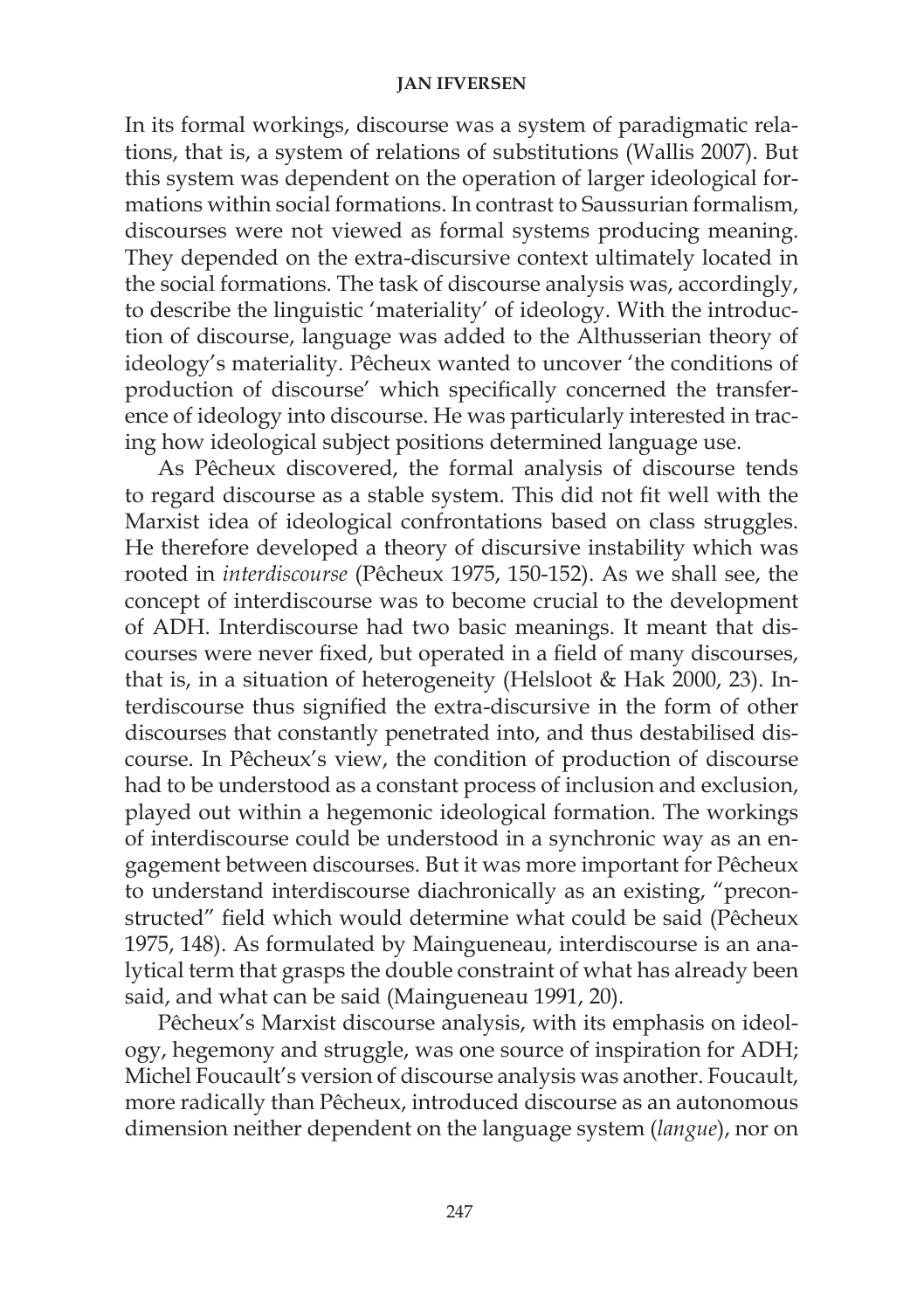any extra-discursive context. He stated, "…le discours n'est pas une mince surface de contact, ou d'affrontement, entre une réalité et une langue, l'intrication d'un lexique et d'une experience" (Foucault 1969, 66).7 In *l'Archeologie du savoir*, he elaborated his theory of discourse as an autonomous entity. Although part of the same anti-subjectivist endeavour as Pêcheux, Foucault's concept of discourse differed from that of the former; it was less linguistically defined and richer in analytical range.

Foucault defined discourse and discursive formation in terms of a system regulating utterances (*énoncés*). The workings and effect of discourse on all kind of *practices*, he termed discursive practice. To conceptualise "a general system" of discourses, he introduced the metaphor of archive. In Foucault's theory of discourse, the archive signified the "law" regulating what could be expressed during a particular period of time (ibid, 170). The archive, however, was an analytical term that did not carry the extra-discursive weight of ideology. Foucault's theory of discourse outlined two further aspects that became important to ADH. When it came to the role of interdiscourse, Foucault went much further than Pêcheux, who tended to treat interdiscourse as a dimension external to a given discourse. Foucault, on the other hand, treated interdiscourse as an element of discourse. All utterances and all discourses were caught up in a general "play of differences" (ibid, 23), which was determined by "the economy of the discursive constellation" (ibid, 88), its "system of dispersion" (ibid, 53) or, particularly, "the strategic choices" (ibid, 89) of the discourse. Interdiscourse was thus seen as a constitutive part of discourse.

The other aspect that distinguished Foucauldian discourse analysis was its elaboration of the various elements to be analysed in the formation of a discourse. These consisted of the formation of the *objects* with which the discourse dealt; "the conceptual architecture" (ibid, 80) and the themes through which objects were formed; and particularly, the "enunciative modalities", which included the analysis of subject positions. The elements of concepts and themes directed the attention towards the semantic dimension of language (albeit in a less linguistic way than in Pêcheux's version); the enunciative modalities linked the Althusserian idea of subject positions with a linguistic understanding of speech as a relation between enunciation and utterance.8 The subject could thus be seen as a position linked to the object and a form of utterance marked in language.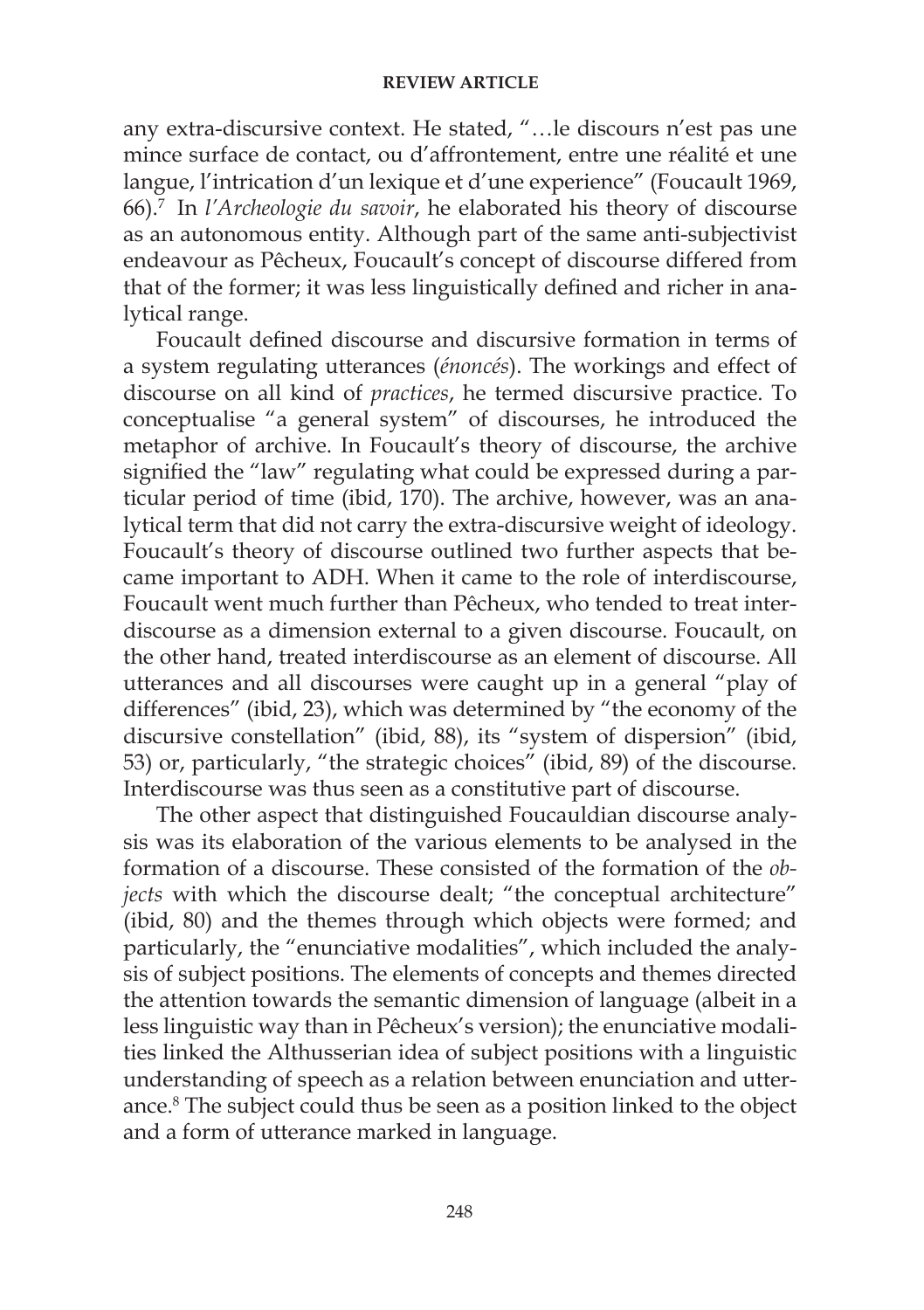Guilhaumou locates three major sources of inspiration for ADH. The first is Pêcheux's Marxist theory of ideology and discourse, the second is Foucauldian discourse theory, and the third is lexicometry. In the late sixties and early seventies, the linguists at Saint Cloud took an interest in analysing political utterances from historically turbulent periods. They took their point of departure in very formalised studies of the distribution of key words in selected corpora developed by American linguist, Zellig Harris (1909-1992), under the label of discourse analysis. It was their ambition to use the new techniques available with the introduction of the first generation of data processors to statistically analyse word relations and word frequencies, in order to trace semantic changes at given historical junctures.<sup>9</sup> One group, to which Guilhaumou himself belonged, constructed corpora of political texts from the French revolution. The lexicometricians at Saint Cloud intended to use technically advanced methods to study semantic shifts during periods of dense ideological confrontation. In a way, their project was akin to Pêcheux's efforts to develop an automatic discourse analysis of the study of ideology, albeit using a more technically and linguistically advanced approach.

# **The Development Of ADH**

Guilhaumou's first historical works on Jacobin discourse during the French revolution, based on a textual corpus compiled from the revolutionary journal *Père Duchêne*, were certainly influenced by lexicometry (Guilhaumou 1986). But he also had ambitions of engaging with historians. His interest in Jacobin ideology and discourse can also be seen as an effort to reinterpret the Marxist analysis of the French revolution, which in Albert Soboul's writings had a rigidly social-historical focus. In his rendering of the history of ADH, Guilhaumou distances himself from lexicometry because of its weak understanding of the role of historical context. According to him, the interest in reflecting on the link between discourse and context would, in the end, separate ADH from lexicometry.

Guilhaumou emphasises the importance of discourse analysis to the beginnings of ADH, particularly the role of interdiscourse, which allowed ADH to escape the construction of too-simple and too-homogeneous discourses, such as bourgeois discourse and aristocratic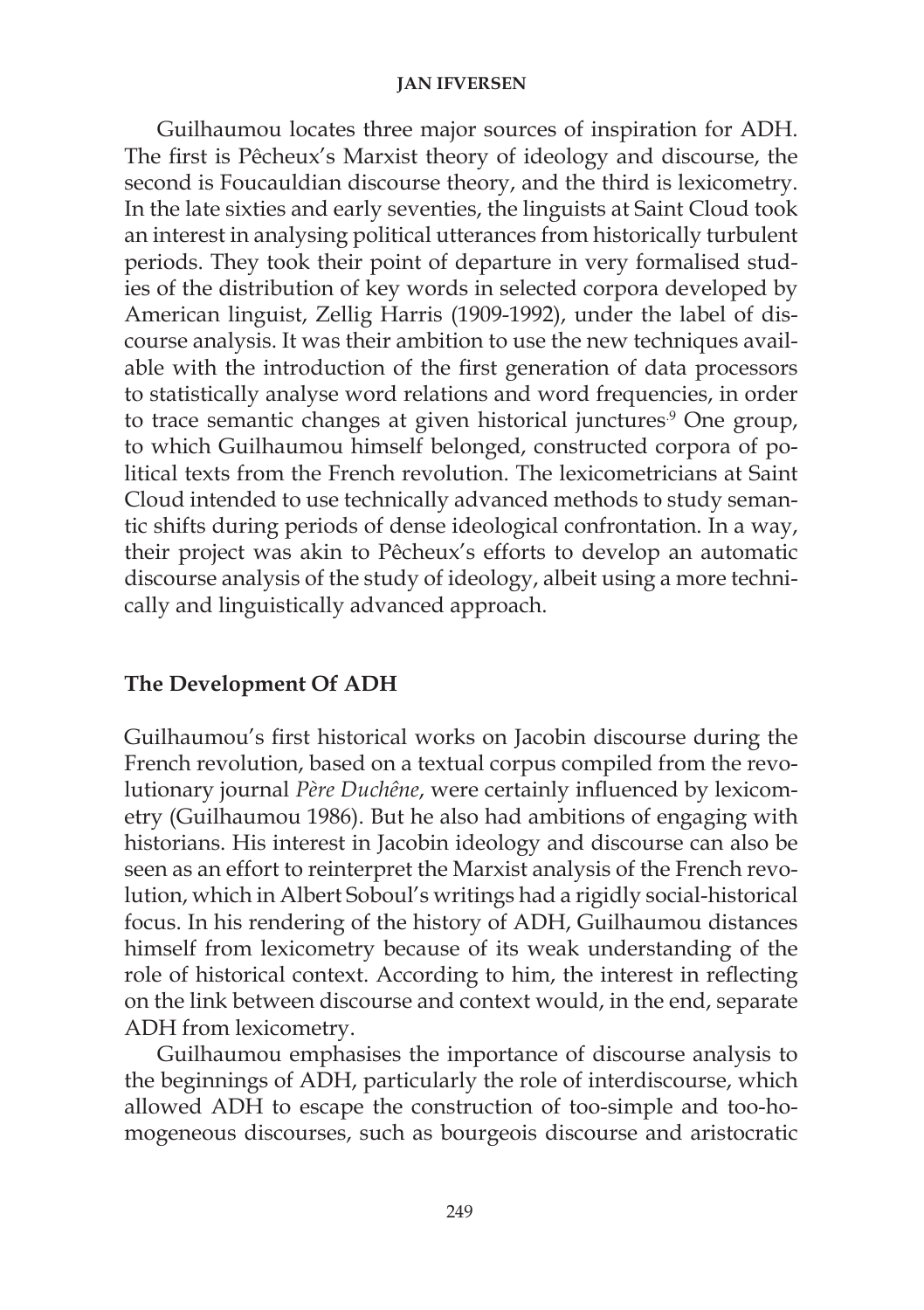discourse.10 Instead, the focus would be on "the intertwining discursive strategies" and "the linguistic confrontations and alliances" (Guilhaumou 2006, 18). Foucault's specific legacy is acknowledged. Following Guilhaumou, Foucault's inclusive approach, which links the formation of objects with concepts, themes and subject positions, allows for a version of discourse analysis which combines semantic analysis with a sensitivity to enunciation (Guilhaumou 2005, 98).<sup>11</sup> This double orientation becomes a guideline for the development of ADH. It should also be mentioned that Guilhaumou gives a prominent place to the Foucauldian notion of the archive in his approach. The archive is the basic set of meaning-producing configurations in a given context.12 The construction of the corpus for analysis depends on a particular 'reading' of the archive.

In his reconstruction of the history of ADH, Guilhaumou makes a clear division between the lexicometric years of the seventies, and the eighties, which see a refinement of the notion of discourse. As I read this history, two important steps introduced during these years demonstrate the originality of ADH. The first step was the introduction of the analytical notion of thematic trajectories (*trajets thématiques*). Through this notion, ADH could follow the emergence of certain themes in the archive. Theme was understood as the content which was being formed in discourse, that is, in the relations between objects, concepts and subject positions.13 Guilhaumou suggests subsistence as a theme that follows a particular route during the French revolution (Guilhaumou & Maldidier 1986). In a meticulous analysis from 1986, done together with his *compagnon de route* since the seventies, the linguist Denise Maldidier, he analysed the concretisation of subsistence in demands for *bread*, as they appeared in texts before and during the revolution.14 To describe the utterances in the corpus, or what Guilhaumou refers to as the materiality of discourse, they used the tools of lexicometry, which meant mapping all the syntagmatic and paradigmatic relations involving bread. Their purpose was to observe shifts in the way the theme was articulated. They were thus able to demonstrate how the demands for bread became politicised by being connected with liberty (in demands for bread and liberty) or, later on, with demands for violent action (in demands for bread and iron). The different connections to bread, which revealed a certain trajectory for the theme of subsistence during the revolution, could be analysed in the coordinated sequences in which bread appeared with other sig-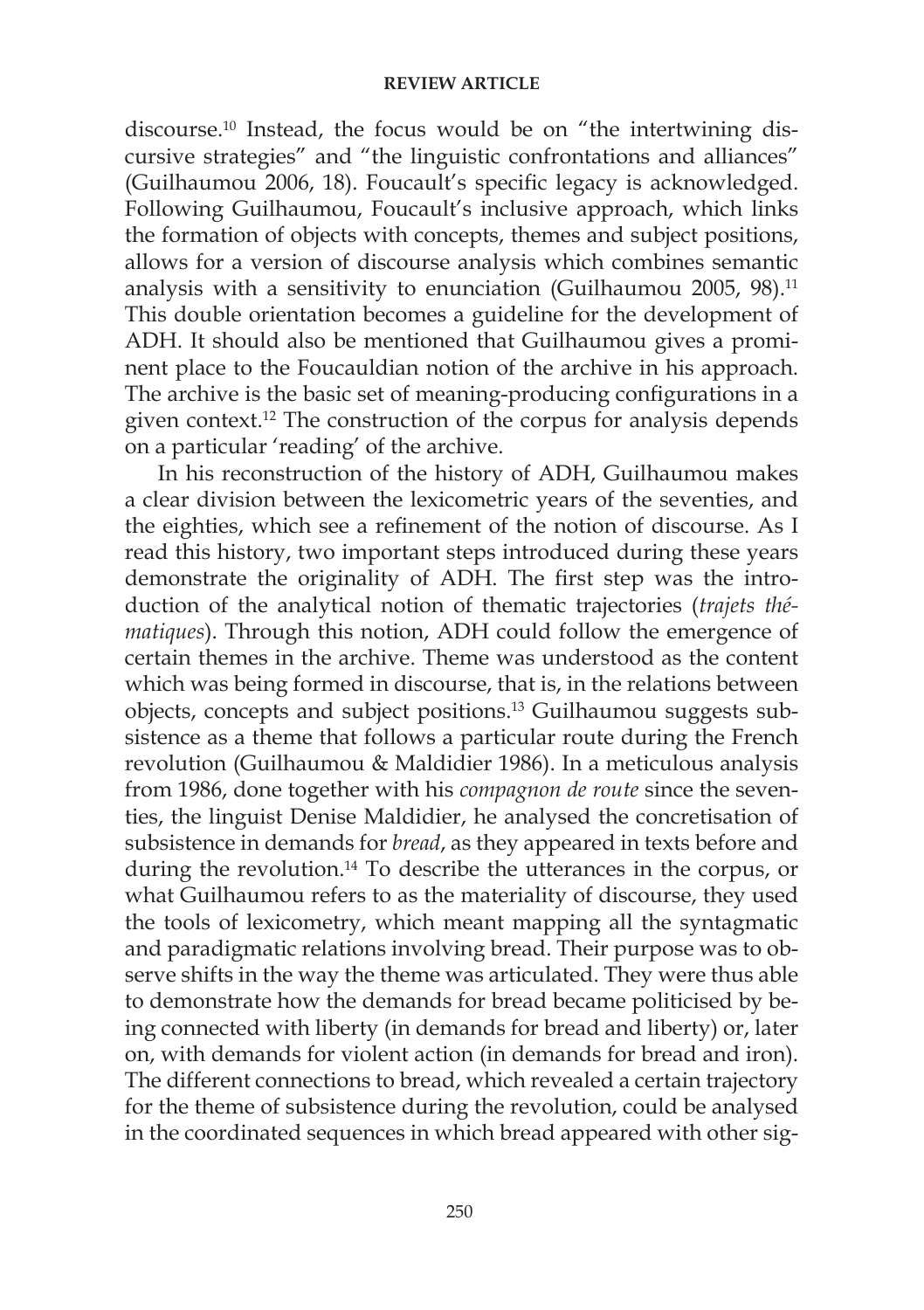nificant terms. At a more general level, the analysis contributed to demonstrating how social questions became politicised during the revolution, for instance by being linked to liberty, and thereby to an emerging discourse of, or a "language of rights".

ADH was still targeted at the analysis of politically turbulent periods in history. The texts selected for the corpora were predominantly of a political nature (speeches, leaflets, pamphlets) with a strong focus on action. Theorising action in language became a second important step in the development of ADH. This was, first of all, accomplished by focusing on the emergence of new subject positions in the revolutionary discourse, particularly in the study of spokesmen (*porte paroles*). Through the study of revolutionary discourse, ADH, and Guilhaumou himself, in particular, intended to analyse the politicisation and democratisation produced by the revolutionary events. Politicisation meant the creation of a new political language which could open a space for democratisation. For ADH, these processes could be analysed in the linguistic materiality of the political language. In his important book on political language and the French Revolution, published in the run up to the *Bicentenaire* (Guilhaumou 1989), Guilhaumou proposed a model for the analysis of emerging political language. Political language not only had to be studied as a discursive manifestation; the reflexivity revealed by the historical actors in their use of political language was equally important.

From the perspective of discourse analysis, Guilhaumou was interested in analysing how political language could become an object. In keeping with his Foucauldian approach, he combined the analysis of thematic trajectories with a focus on enunciative frames. The analysis was built on the assumption that political language took form within a language of rights, which, with the revolutionary events, was opposed by a language of the people. The language of rights involved a fixed relation between the national representatives and the citizens, whereas the language of the people established an unstable position that required a spokesmen who could make the people act. In his study, Guilhaumou sees the appearance of spokesmen in the revolutionary events of September 1792 as the introduction of a new subject position, which changes the enunciative framework created in 1789. The demonstration of this thematic trajectory was, for Guilhaumou, a contribution of ADH to the classical debate within revolutionary historiography, of the struggle between the different political and social forces in the political institutions.15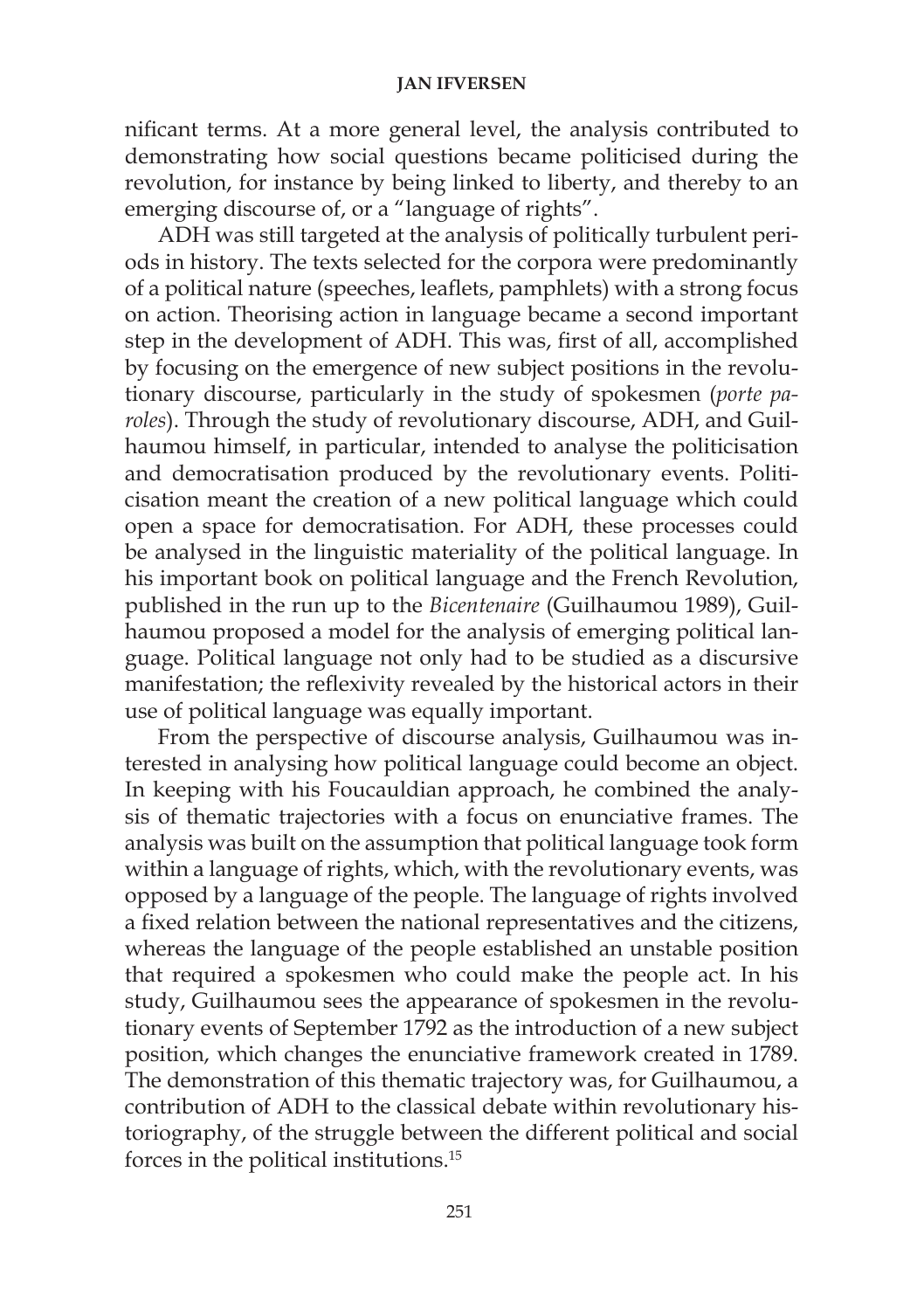In his book on political language and in his other studies of revolutionary discourse, Guilhaumou has developed a very sophisticated model for discourse analysis. Through the linguistic description of the positions of enunciation, he demonstrates how the emergence of new subject positions changes the historical understanding of political language. Although he reserves the term "spokesman" for a particular position produced by revolutionary events, I would argue that it is possible to generalise this position to include the positional struggles appearing with the democratisation of political language.16 In this general understanding, the elected representatives in the national assembly are also spokesmen, as are the members of the different political factions. Furthermore, Guilhaumou combines the analysis of enunciation with an analysis of the semantics through which the positions appear in discourse. He has proposed the term "designators" (*désignants*) for the study of the semantics of subject positions. The first volume of the *Dictionnaire des usages socio-politiques (1770-1815)* was dedicated to the study of designators such as *aristocrate or sans culottes* (Dictionnaire 1985). I will return to this dictionary in a moment, and here only stress the interest of ADH to auto-designators as well as hetero-designators. The inclusion of the latter opened up a wider framework for the analysis of positions and positioning in the emerging political space.

The highlighting of subject positions in ADH was linked to an interest in the active dimension of language. Guilhaumou had already demonstrated how the formulation of slogans (*mots d'ordre*) was linked to demands which, at the discursive level, manifested themselves in the use of verbs of action, such as "to demand" and "to threaten". A subject position would then appear forcefully, when linked to a certain action.17 The representatives would thus be linked to the action of making the law or, as Guilhaumou puts it, to the action of "making law talk" (Guilhaumou 1989, 18; Guilhaumou 2006, 29). With the continued development of political language, these actions would become institutionalised, but also challenged by new positions emerging from the language of the people.

## **The Meeting With Begriffsgeschichte And The Cambridge School**

In his history of ADH, Guilhaumou signals another turn in the 1990s. Although Guilhaumou's retrospective narrative makes the turn ap-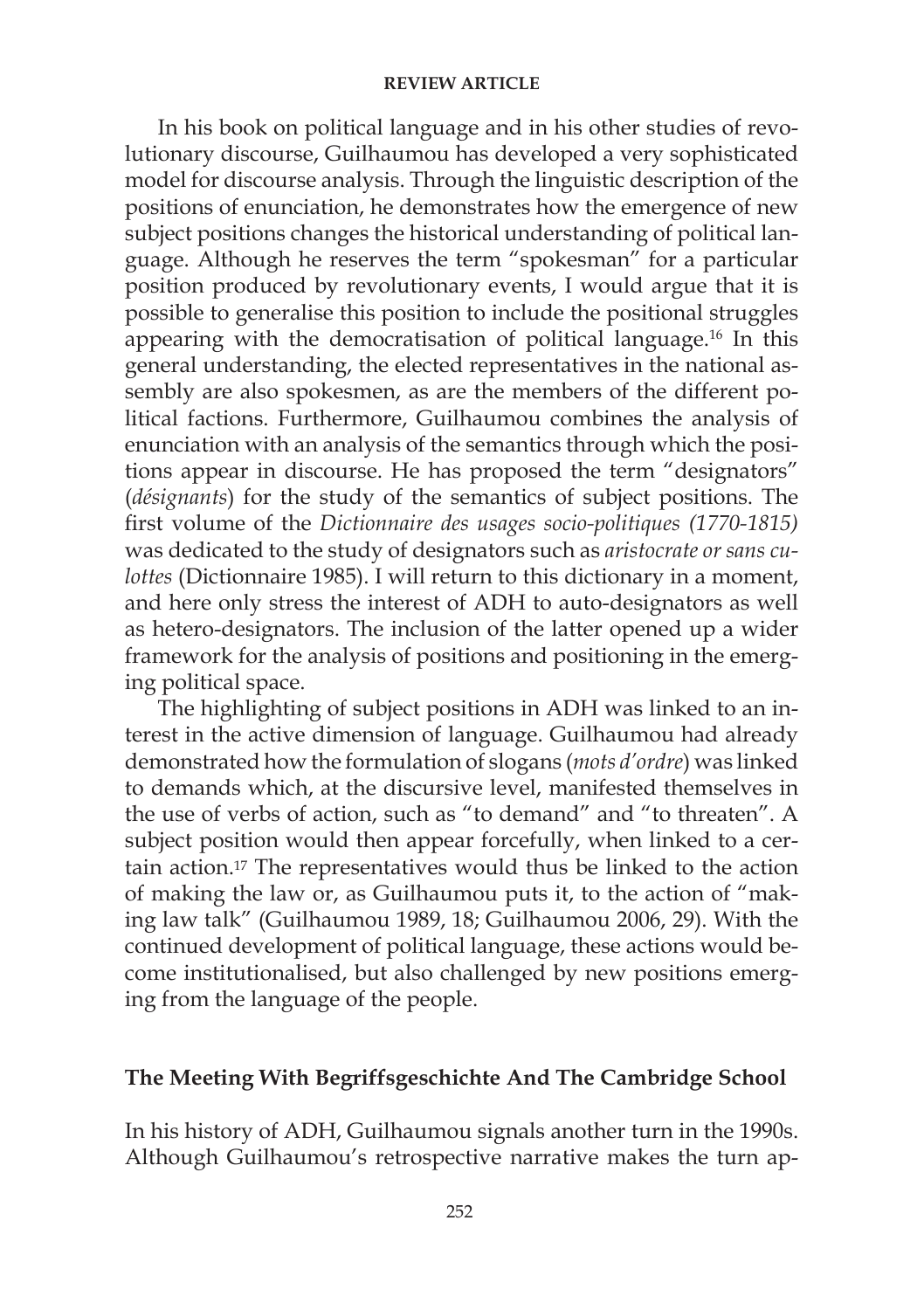pear more manifest, some remarkable shifts in focus can be observed. I would like to note three such shifts. The first is the growing interest in the "linguistic reasoning" or reflexivity of the historical language users. The second shift is marked by an interest in the rhetorical reflexivity of the actors. There is certainly a link here, between the earlier interest in language use and the focus on argumentative practices. The third shift, which is more correctly located in the 1980s, has to do with the interest in the political use of particular words and concepts. For Guilhaumou, the new turn in ADH can be placed under the heading of "a hermeneutic posture" by which he wishes to emphasise the necessity of understanding the normative and interpretative potential of language as demonstrated by the reflexivity of language users (Guilhaumou 2006, 28).

Guilhaumou's study of how language use forms or changes a situation has developed from an interest in explicitly political language, as expressed, for instance, by the radical Jacobin, Hebert, in the Parisian journal Père Duchêne, or in slogans on "the need for 'terror'" (Guilhaumou 1987), to the linguistic reflections of political actors. In his book on the formation of political language, he focused extensively on the language politics of revolutionary actors, that is, their grammatical and didactic reflections on how language could create a revolution (Guilhaumou 1989). Guilhaumou call this the linguistic rationality inherent in politics (ibid, 23). Since the 1990s, he has taken a great interest in studying the link between philosophical reflections on language, and reflections on political action performed by historical actors. He has particularly focused on one of the leading intellectuals in the French revolution, Abbé Sieyès, and has devoted a monograph to analysing the links between Sieyès' philosophical, linguistic and political thinking, his political deeds and the narrative he produced about these deeds (Guilhaumou 2002). Among other things, Guilhaumou demonstrates how Sieyès' semantic activity – such as inventing the term *assemblée nationale* – establishes "linguistic events" that anticipate the "discursive events" through which the assembly is made to speak the law (Guilhaumou 2001, 13; Guilhaumou 2006, 216). Guilhaumou thus reveals how Sieyès' highly abstract reflections on the role of language in the world affect the formation of a political language which shaped the revolution.<sup>18</sup>

In the 1990s, Guilhaumou discovered the works of the Cambridge school. He became particularly interested in the approach developed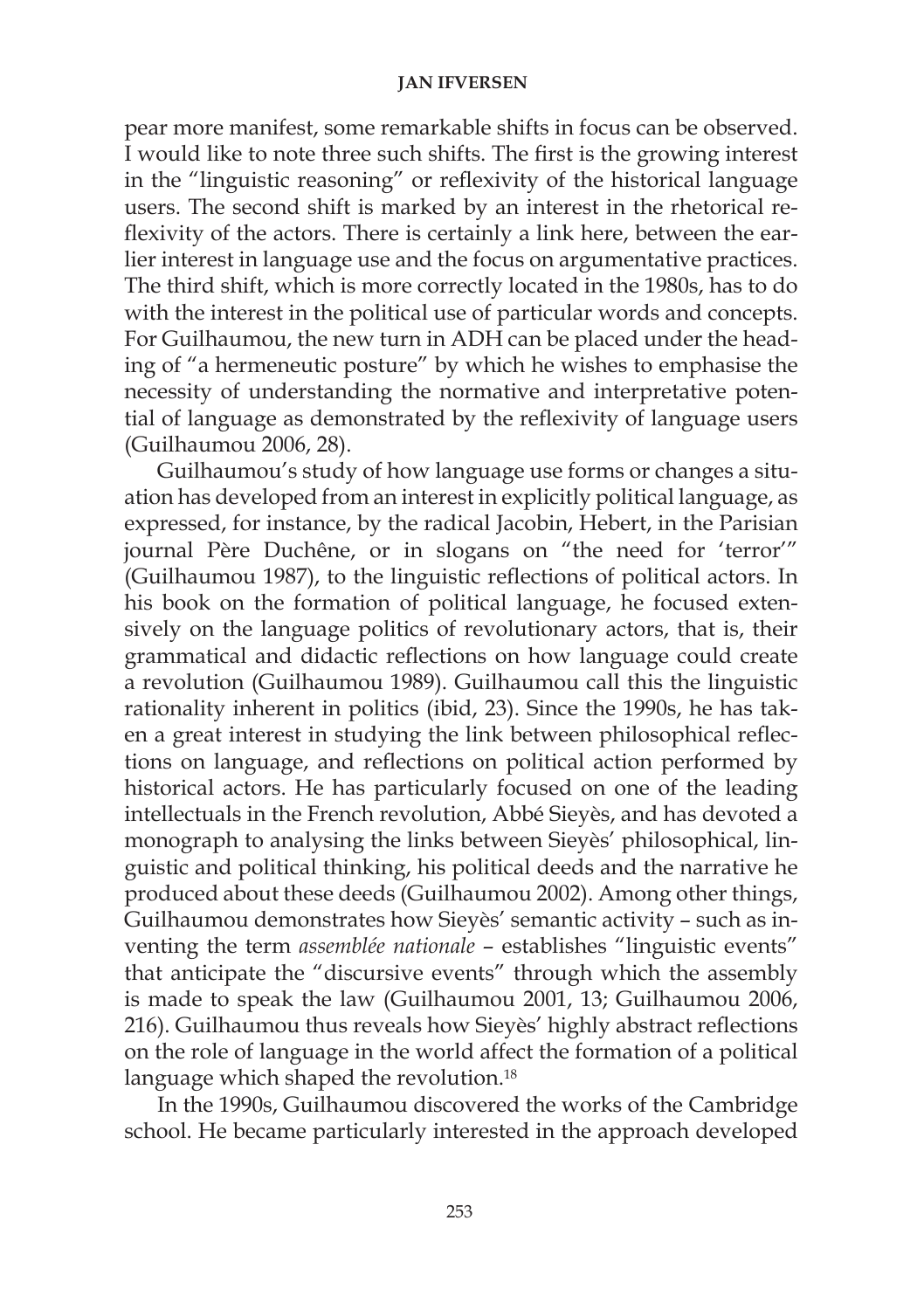by Quentin Skinner, which focused on the linguistic actions performed by historical agents when intervening in theoretical debates of a political and ethical nature. Guilhaumou saw Skinner's emphasis on the conscious rhetorical interventions of speakers as comparable to his own emphasis on reflexivity. Reflexivity and intentionality could thus be seen as similar capacities: "[il faut] identifier ce que telle ou telle intention signifie pour un auteur dans un contexte donné, ce qu'il en est donc de leur degree de réflexivité dans un universe langagier normé" (Guilhaumou 2006, 84). Like Skinner, Guilhaumou pointed out that intention or "subjective individuality" (ibid, 81) and reflexivity could only by observed within a particular context, which the historian had to reconstruct. It was this context that Guilhaumou, in the 1970s, would have called ideology or discursive formation. Although the new interest in intentionality and rhetoric seem to run counter to the earlier weight put on the calling (*interpellation*) of subject positions, it is not that difficult to see the continuity in Guilhaumou's work. In the 1980s he had already begun to emphasise the role of action in discourse. He dealt with how utterances were action-oriented, or *mise en acte*, to quote one of his favourite terms. He was interested in studying words and concepts that were part of political struggles. They were used in arguments formulated to persuade or challenge others. He therefore saw his own endeavour as 'a pragmatic history', close to Skinner's approach (ibid, 74).

Before discovering Skinner, Guilhaumou had already been engaged with Koselleck's *Begriffsgeschichte*. He worked together with Hans Jürgen Lüsebrink (born 1952) and Rolf Reichardt (born 1940), the editors of the *Handbuch für politisch-sozialer Grundbegriffe in Frankreich 1680-1820*. The *Handbuch*, which first appeared in 1985, was an effort to take Koselleck's Begriffsgeschichte further, in a pragmatic direction.19 As early as 1981, Guilhaumou, together with Lüsebrink, wrote an article on text pragmatics for the journal, *Mots*, created the year before as a laboratory for the development of ADH (Guilhaumou & Lüsebrink 1981).20 They exchanged views at conferences. Of particular importance was a conference organised in Aix en Provence in September 1983 on the concept of the event, and a 1985 conference in Bielefeld, organised by Koselleck and Reichardt, on the French revolution (Schmitt & Reichardt 1988). At the latter conference, Koselleck criticised Guilhaumou for denigrating the non-textual context in dealing with Jacobin discourse (ibid, 664-666). Koselleck's criticism seemed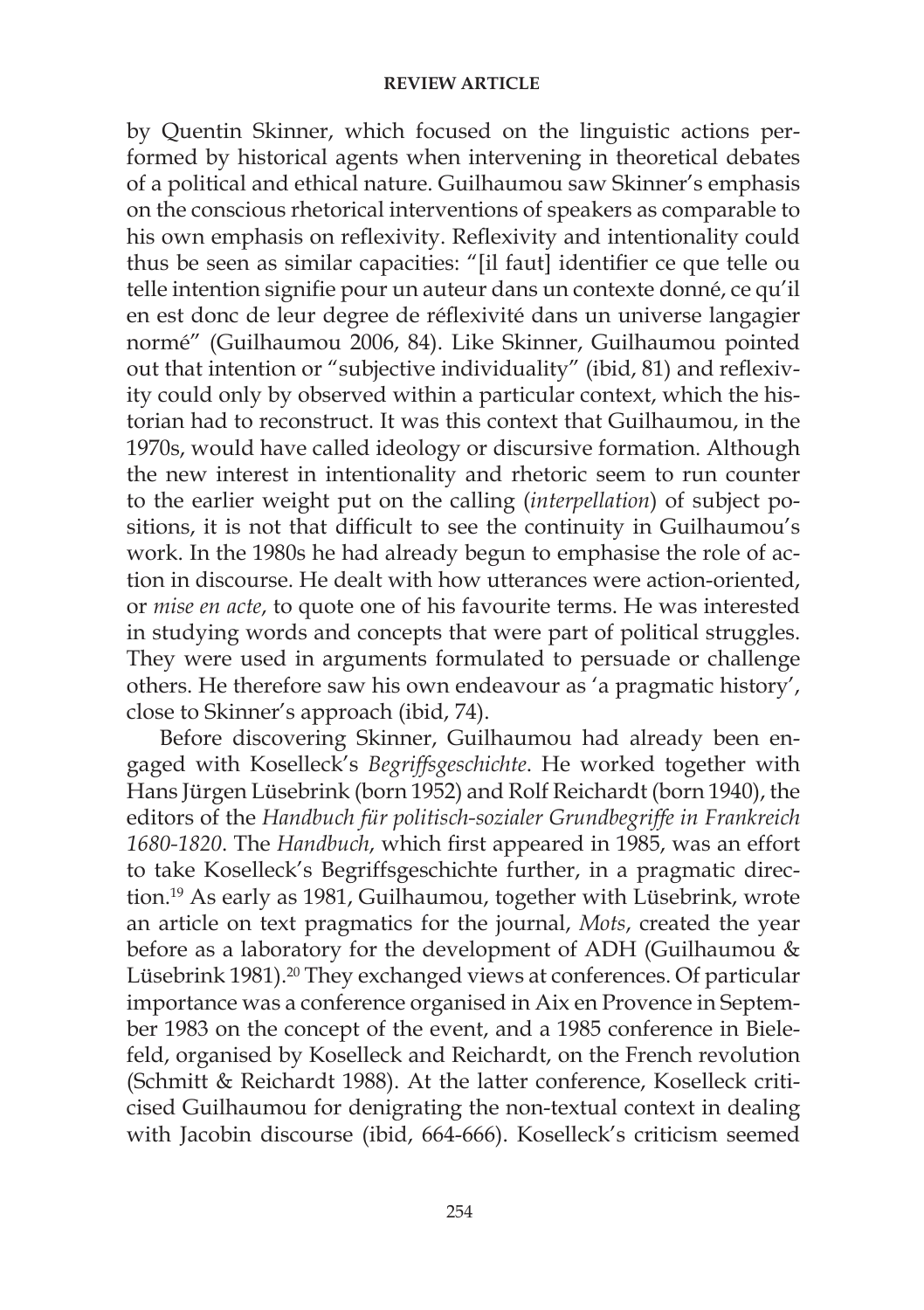to have hit a soft spot in Guilhaumou's approach. In later works, not least the one I present here, he has put a lot of energy into distancing himself from pantextutal tendencies in discourse analysis, and related approaches (Guilhaumou 2006, 85). I shall adress Guilhaumou's 'obsession' with reality in a moment.

Guilhaumou's exchanges with Begriffsgeschichte coincided with his involvement in a French project for publishing a dictionary of concepts that played an important role in the formation of political language during the French revolution. Together with colleagues from Saint Cloud, working on the "18ème-Révolution" team, he launched the first volume (or fascicule, as they less pretentiously chose to call it) of *Dictionnaires des usages socio-politiques (1770-1815)*. 21 As with the two German dictionaries, *Geschichtliche Grundbegriffe* (GG) and *Handbuch*, the DUSP was intended to explore social and political semantics. The target was the French revolution, not the broader period of modernity addressed in the two German dictionaries. Furthermore, in keeping with its focus on discursive action in ADH, the DUSP emphasised that it was a dictionary of concepts and words in use.

The first *fascicule* came out in 1985, the same year in which the first volume of the *Handbuch* was published. It addressed words designating political actors such as *aristocrate* and *sans culottes*. As in the earlier years of the ADH, the focus was on positions of enunciation. But the scope was broadened to include the role of the words as part of the political struggle. To study the words, the authors of the DUSP relied on lexicometric methods, including the computerised sampling of word occurrences. The second fascicule concerned the analysis of important concepts – or what the editors chose to call *notions-concepts*22 – of the French revolution, such as *liberal, liberté, république, terreur, vertu*. By notion-concepts, Guilhaumou and his colleagues understood "the conceptual range" of those terms often referred to by historians when narrating the revolutionary events, but which they rarely explored in their linguistic reality (Guilhaumou 2006, 75). They were interested in the "key concepts" that partook in forming the new order of things, which was not far from Koselleck's understanding of *Grundbegriffe*, although they maintained the strong focus on the discursive trajectories as prescribed by ADH. The analysis of *notions-concepts* would include discursive as well as argumentative strategies, and, as consecutive fascicules demonstrated, it included theoretical notions (e.g. notions from political economy) as well as practical notions. If we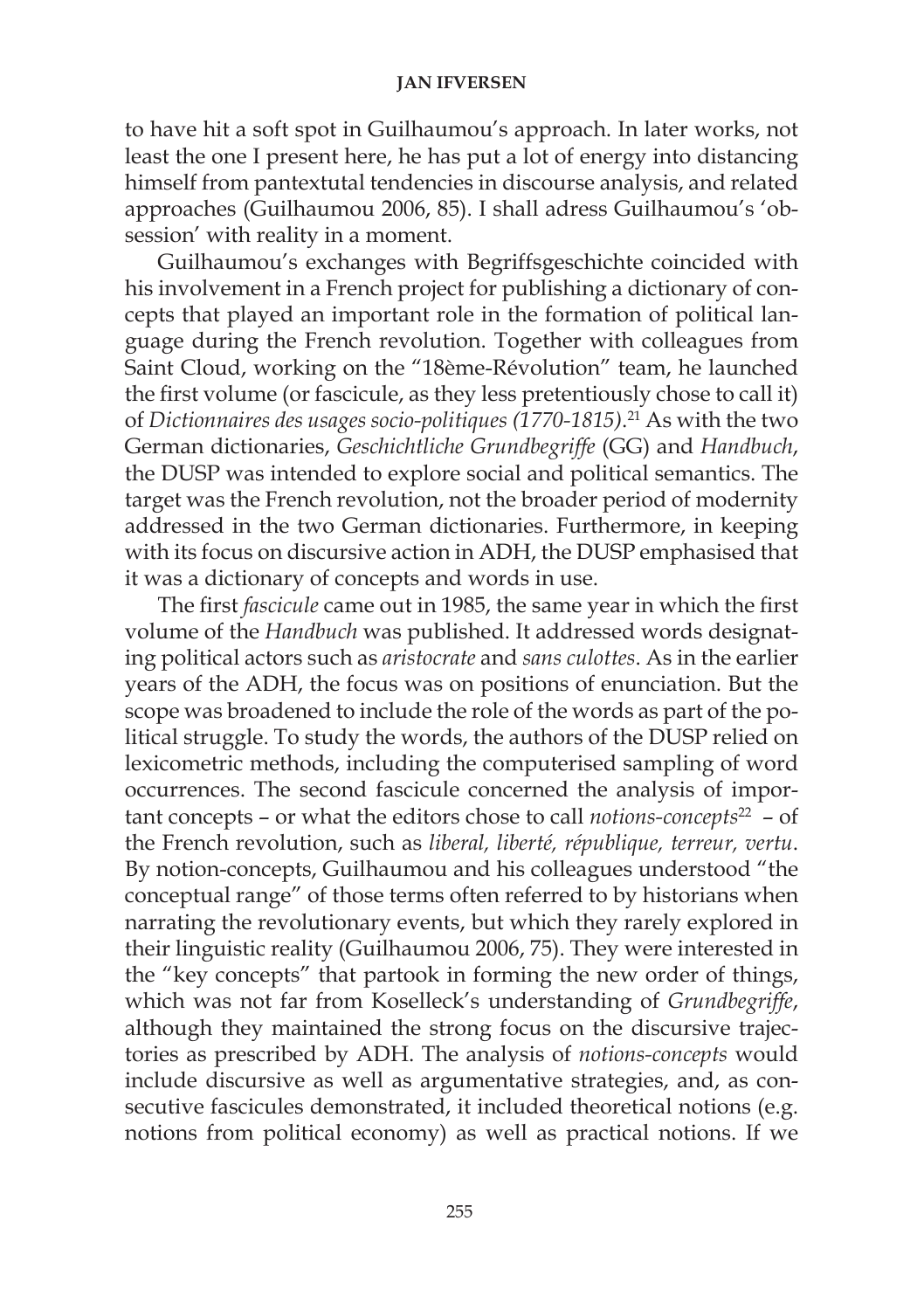leave out Guilhaumou's contextual concerns, which were triggered by the encounter with Koselleck, it is difficult, however, to identify precise sources of inspiration from *Begriffsgeschichte*, although it might be possible to claim that ADH manifested a shift from lexicometric word focus to concept, and that this shift was motivated by a broader understanding of context.

## **The Event**

The followers of ADH have primarily understood their approach as targeted at discourse. The analysis of words and concepts has always been placed within the scope of discourse analysis. In this sense, ADH certainly distinguishes itself from *Begriffsgeschichte*. 23 Discourse is one thread that runs through ADH from the beginning; the reflection on event is another. Over the years, Guilhaumou has given much thought to event. Some of these thoughts are to be found in the book we discuss here. In fact, this latest review of the development of ADH is presented under the heading of *discours et événement*. 24 Guilhaumou understands event in two different ways. Events are, first of all, the emergence of the new within a particular horizon, and the creativity involved in this emergence. But he also deals with the conventional meaning of event as a basic building block of the narratives produced by historians. As a historian, he investigates the classical repertoire of events within a particular frame of reference, such as the French revolution (which is in itself a term used to condense a multiplicity of events) in order to examine the *événementialité* of the event, that is, the particular way in which the new appears. This means analysing how events are produced in language. The analysis begins with a description of a linguistic event which demonstrates what can be said in empirical language. It is only with "the discursive event" that the new emerges, which changes a historical situation. As Guilhaumou says of the discursive event "il est désormais question de la créativité de l'agir, de l'emergence de devenirs sans pre-existence aucune" (Guilhaumou 2006, 131). The discursive event is an event in the true sense. It is not caused by a prior situation or context, but appears out of nothing. The only context is the condition of possibilities existing within empirical language. Studying the context here means looking at the relations between the particular utterances: "l'énoncé est à lui-mëme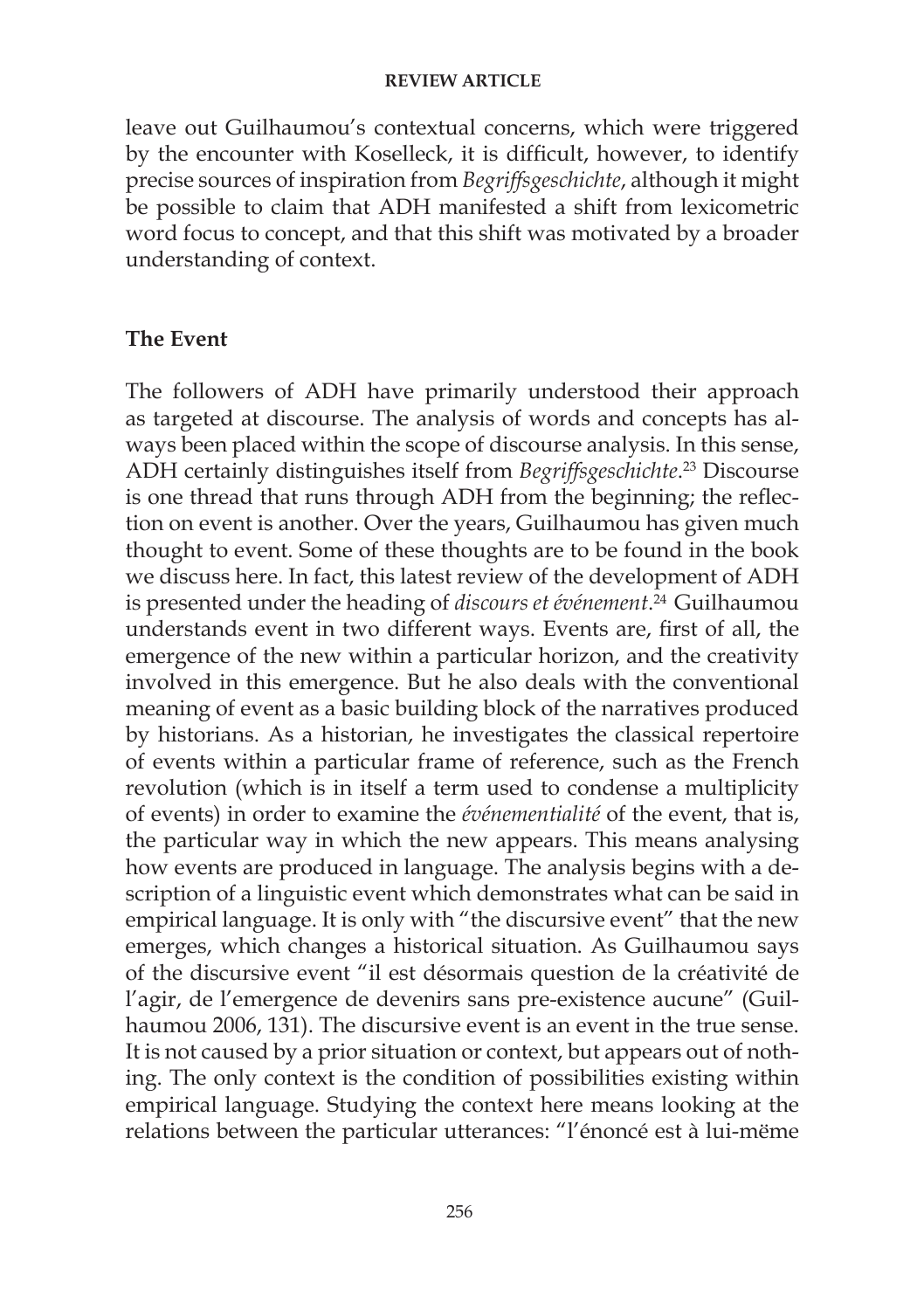son propre contexte" (ibid, 124). In his understanding of discursive event, Guilhaumou is close to Foucault, who simply treated events as appearances to be described.25 The linguistic invention of the term *assemblée nationale*, in 1789, is seen by Guilhaumou as a discursive event, because it had a great effect on what happened in the situation. It is not the effect itself that makes the discursive event, but the conditions – for instance, the new subject positions linked to it – that are the event.

Discursive events are oriented towards the future; they concern what is happening. When events become narrated they are past. They can thus be reinscribed in new discursive events, through which they acquire new meaning. In his book, Guilhaumou presents the results of a case-study of the way in which the reporting in the Parisian press of the death of Marat contributed to the discursive event in which Marat was turned into a Jacobin hero (Guilhaumou 2006, 140-153).<sup>26</sup> Guilhaumou shows how the orders coming from the Convention, together with the Press reports, were involved in forming the funeral ceremony that would later be narrated as the death of Marat, in Jacobin rhetoric. By combining discursive and narrated events, Guilhaumou opens up yet another field of study for ADH.27

# **Reality**

In recent years, Guilhaumou has shown a growing interest in ontological and epistemological questions related to language theory. He ends his progress report on ADH with some rather abstract reflections on the relation between language and reality. Although strongly influenced by Foucauldian poststructuralist thinking, Guilhaumou maintains that he has never succumbed to pantextualism. Koselleck once criticised him of reducing the reality of sources to texts (Schmitt & Reichardt 1988, 664). It seems that Guilhaumou's answer has been first, to align himself with Koselleck (Guilhaumou 2006, 85), and secondly, to bolster his Koselleckian contextualism with a heavy ontological armour. He thus confidently claims there is a reality external to language. But at the same time, he hastens to include language in this reality: "…la langue participle de la meme réalité que tout objet…" (ibid, 199). This might look like a Solomonic solution. There is no doubt, however, that Guilhaumou has always been engaged in an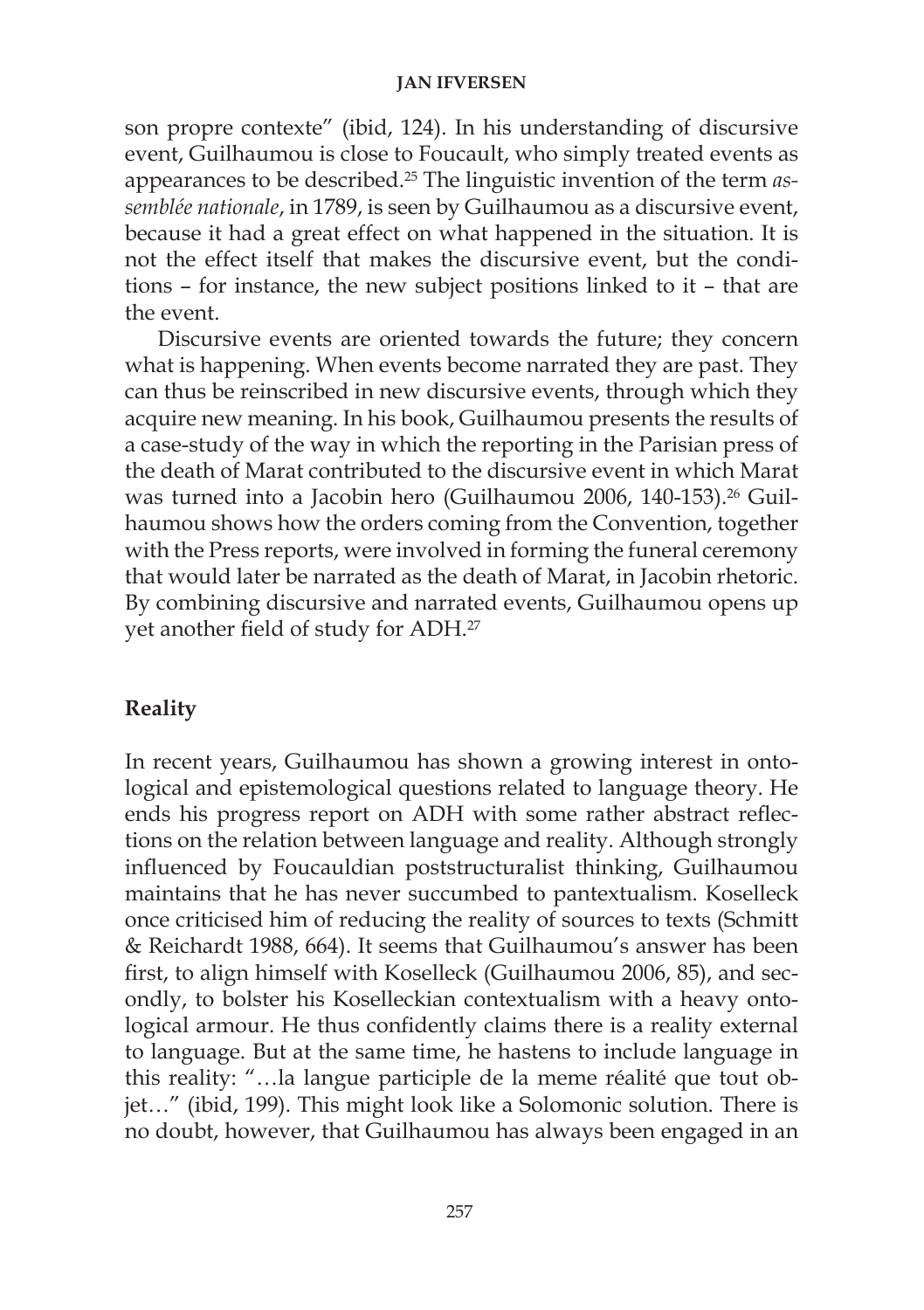effort to go beyond a rigid Saussurian structuralism, and make room for a reality consisting of the 'someone' and the 'something' which are signified in language. So, Koselleck's judgement was not quite fair.<sup>28</sup>

There is a consensus about the existence of a French school in discourse analysis. ADH is a variant of this school which has engaged in a dialogue with *Begriffsgeschichte* and the Cambridge school. Whether this makes ADH a French school of conceptual history is debatable. By introducing ADH in our presentation of conceptual history at the Concepta Summer school, I hope to have contributed to opening the debate. I am confident, however, that were we to include the works of those historians – not least of which is Raymonde Monnier – who, with their analyses of key concepts have contributed to ADH, we would be able to see the foundations of a distinct French school.

#### **NOTES**

1. For information about *Concepta*, see http://www.concepta-net.org/

**2.** As of 2008 his list of publication numbers 305, see http://triangle.ens-lsh.fr/IMG/ pdf/BiblioGuilhaumout07.pdf

*3.* Maingueneau uses the term 'l'école française d'analyse du discours' in his presentation of discourse analysis, (Maingueneau 1991: 9).

**4.** In the 1970s Guilhaumou worked closely with Régine Robin (born 1939) who was one of the first French historians to become acquainted with and practice linguistic methods in her studies of the social conditions of the French revolution (Robin 1970). Another historian who has been a long-time collaborator of Guilhaumou's is Raymonde Monnier, also a historian of the French revolution.

**5.** For different versions of the history of AD, see Maingueneau 1991 and Mazière 2005.

**6.** Michel Pêcheux, who came out of the French tradition of the history of epistemology, studied with Althusser and took a position at Nanterre. During his short life (he committed suicide in 1983) he was very influential in developing a Marxist discourse analysis, see Pêcheux 1975.

**7.** "'discourse' is not a slender surface of contact, or confrontation, between reality and a language (*langue*), the intrication of a lexicon and an experience" (Foucault 1972: 50).

**8.** Foucault never acknowledged any inspiration from structuralist approaches within linguistics dealing with enunciation, such as those formulated by Roman Jakobson (his model of communication) and Emile Benveniste (his theory of enunciation).

**9.** For an overview of the historical-lexicological research in France, see Reichardt 1985: 51-59. The technically complicated methods of lexicometry are explained in Maingueneau 1991: 48-70.

**10.** The use of these broad notions revealed the ambition of exposing the dominant ideologies at work during the revolution. For an example, see Robin 1971.

**11.** Guilhaumou uses Foucault to operate a double delimitation. The focus on semantics contrasts with the privileging of enunciation and positioning in the Foucauldian ver-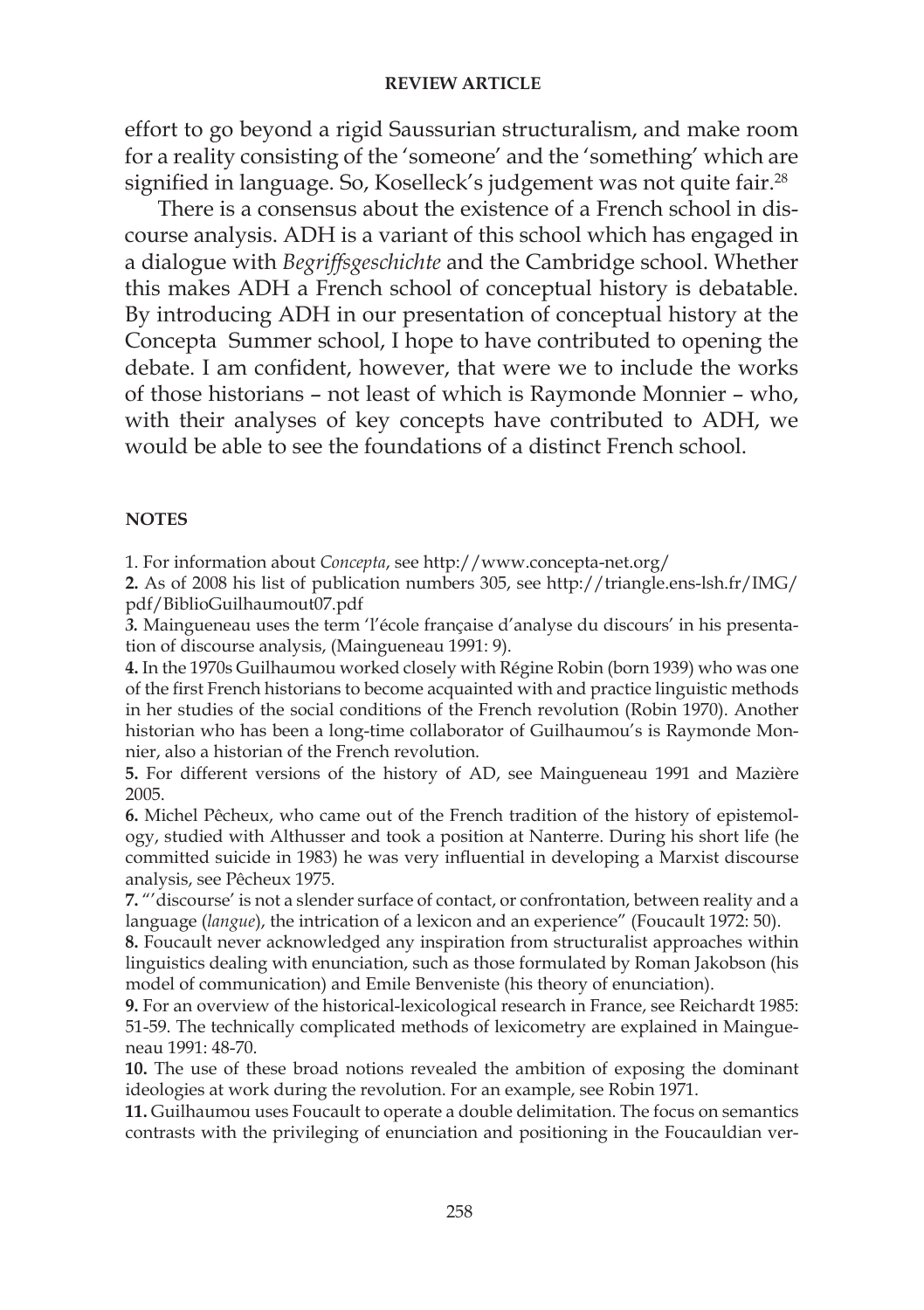sion of discourse analysis propounded by Dominique Maingueneau and his colleagues (Maingueneau 1991: 17-18). On the other hand, the role given to the subject position in ADH delimits it from the more rigidly semantic approach of lexicometry.

**12.** Guilhaumou's use of the notion is not overtly precise; he alternately talks about the dispotifs, the configurations and the discursivity of the archive (Guilhaumou 2006: 21; Guilhaumou 1986: 43; Guilhaumou 2007: 4)

**13.** Nowhere does Guilhaumou present a clear-cut definition of theme. It is evident that his use differs from the one Foucault has in *l'Archeologie*. For Foucault, theme seems to be identical with 'theory' or with 'conceptions' (Foucault 1969: 88). In critical discourse analysis, the term 'topic' refers to the experiential content of language (Fairclough 1989: 160).

**14.** Denise Maldidier was killed in a tragic accident in 1993.

**15.** Guilhaumou has primarily referred to the classical social historical interpretations of Albert Mathiez and Albert Soboul (Guilhaumou & Maldidier 1986b). Although coming from a rather different approach, Guilhaumou is favourable to the interpretation of sans culottes democracy by Albert Soboul (1914-1982), the grand figure of Marxist, revolutionary historiography. For his ongoing controversy with François Furet, the proponent of a liberal reading of the revolution, see Guilhaumou 1989b.

**16.** I have argued at length for such an analytical move, see Ifversen 1997.

**17.** Guilhaumou acknowledges the linguist Denis Slakta (1938-2005) as the first to have studied the link between subject positions and action in the formation of the political language of the revolution, see Slakta 1971.

**18.** Guilhaumou has also shown a broader interest in Enlightenment thinking on language and reality from Adam Smith and Kant, to Condillac, Condorcet and Humboldt **19.** The theoretical and methodological reflections behind the project were presented by Rolf Reichardt in the first volume, Reichardt 1985.

**20.** In this article, Lüsebrink's interest in textual pragmatics (in the German tradition) and Guilhaumou's interest in discursive action were combined.

**21.** To date, 8 *fascicules* have appeared. The various volumes have dealt with practical and theoretical concepts, designators as well as language policies. Guilhaumou offers a presentations of the various themes in Guilhaumou 2006: 74-78.

**22.** To my knowledge Guilhaumou has never given an explicit explanation for his choice of the rather strange term, *notion-concept*.

**23.** Through its strong focus on describing linguistic events, ADH also differs from the Cambridge school.

**24.** 12 years earlier, Guilhaumou, together with Denise Maldidier, published a sort of progress report on ADH, under the heading of *Discours et archive* (Guilhaumou, Maldidier & Robin 1994).

**25.** Event is not a key concept in Foucault's archaeology. He simply defines the appearance of a new discourse as an event, Foucault 1969: 38.

**26.** A book-length analysis can be found in Guilhaumou 1989.

**27.** Guilhaumou's analysis of the death of Marat focuses primarily on the immediate narration. Lüsebrink and Reichardt have studied the narration of the storming of the Bastille in a much longer time-frame (Lüsebrink & Reichardt 1990).

**28.** Melvin Richter reiterates Koselleck's criticism in Richter 2001: 73.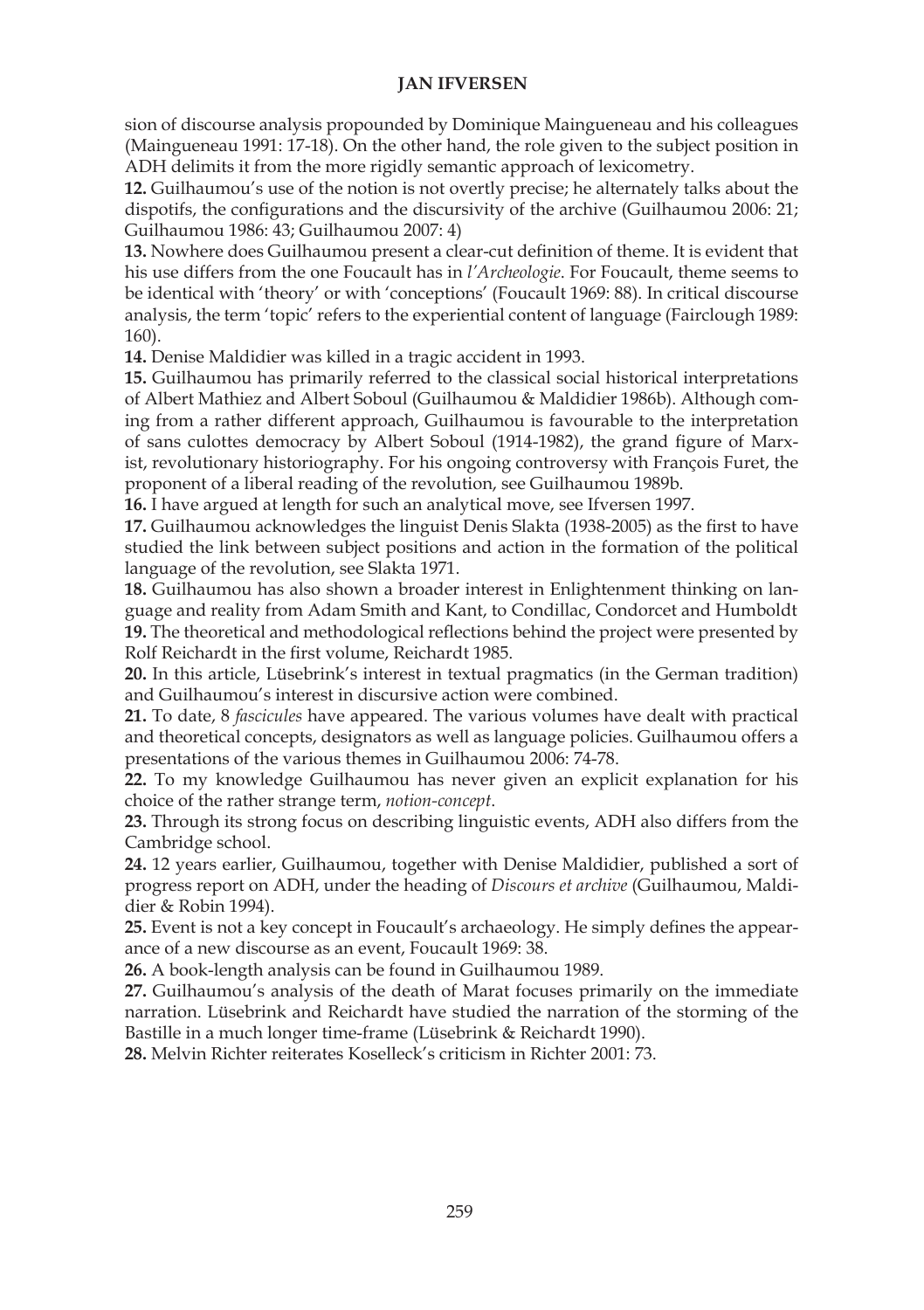#### **BIBLIOGRAPHY**

**Althusser**, Louis 1971. Ideology and Ideological State Apparatuses (Notes towards an Investigation). L. Althusser, *Lenin and Philosophy and Other Essays.* New York: Monthly Review Press. 127-86.

**Charaudeau,** Patrick & Dominique Maingueneau (eds.) 2002. *Dictionnaire d'analyse du discours.* Paris: Seuil.

**Détrie**, Catherine, Paul Siblot & Bertrand Verine (eds.) 2001. *Termes et concepts pour l'analyse du discours: une approche praxématique. Paris: Champion.* 

*Dictionnaire des Usages Socio-Politiques (1770-1815)*, fasc. 1, Désignants socio-politiques. Equipe '18ème et Révolution', URL 'Lexicométrie et Textes Politiques', Institut National de la Langue Française, Publications de l'INaLF, Paris: Klincksieck, 1985.

*L'événement: Actes du Colloque d'Aix-en-Provence* at the Centre Meridional d'Histoire Sociale, 16, 17 & 18 September 1983, Marseille, Université de Provence et J. Laffitte.

**Fairclough**, Norman 1989. *Language and Power.* London: Longman.

**Foucault**, Michel 1969. *L'archéologie du savoir.* Paris: Gallimard.

**Guilhaumou,** Jacques & Hans-Jürgen Lüsebrink 1981. La 'pragmatique textuelle' et les langages de la Révolution française. *Mots*, no 2, 191-203.

**Guilhaumou**, Jacques & Denise Maldidier 1986a. Effets de l'archive: L'analyse de discours du côté de l'histoire. *Langages* no. 81, 43-56.

**Guilhaumou**, Jacques & Denise Maldidier 1986b. L'apport de l'analyse de discours à la saisie historique de l'événement: la journée révolutionnaire parisienne du 4 septembre 1793. *L'événement, Actes du Colloque d'Aix-en-Provence.* Marseille: Université de Provence et J. Laffitte, 171-181.

**Guilhaumou**, Jacques 1986. L'historien du discours et la lexicométrie: Etude d'une série chronologique: le 'Père Duchesne' d'Hébert (juillet 1793 - mars 1794). *Histoire & Mesure*, vol. I, Is. 3/4, 27-46.

**Guilhaumou**, Jacques 1987. La Terreur à l'ordre du jour (juillet 1793-mars 1794). *Dictionnaire des Usages Socio-Politiques (1770-1815)*, fasc. 2, 'Notions-concepts Equipe' '18ème et Révolution', URL 'Lexicométrie et Textes Politiques', Paris: Klincksieck, 1987, 127-160. **Guilhaumou,** Jacques 1989. *La langue politique et la Révolution française: De l'événement à la raison linguistique.* Paris: Méridiens Klincksieck.

**Guilhaumou**, Jacques 1989b. Furet, lecteur de Marx: Marx, lecteur de la Révolution française. *Actuel Marx*, no 6, 170-177.

**Guilhaumou**, Jacques 1989c. 1793. *La mort de Marat.* Bruxelles: Editions Complexe.

**Guilhaumou**, Jacques, Denise Maldidier & Régine Robin 1994. *Discours et archive. Expérimentations en analyse du discours.* Liège: Mardaga.

**Guilhaumou**, Jacques 2001. La connexion empirique entre la réalité et le discourse: Sieyès et l'ordre de la langue. *marges-linguistiques.com*, electronic journal, no 1.

*Guilhaumou,* Jacques 2002. *Sieyès et l'ordre de la langue: L'invention de la politique moderne.* Paris: Kimé.

**Guilhaumou**, Jacques 2005. Où va l'analyse de discours? Autour de la notion de formation Discursive. *Marges.linguistiques* no 9, 95-114. http://marges-linguistiques.com/

**Guilhaumou**, Jacques 2006. *Discours et événement: L'histoire langagière des concepts.* Besançon: Presses Universitaires de Franche-Comté.

**Guilhaumou**, Jacques 2007. *L'analyse du discours du côté de l'histoire. Une démarche interpretative.* http://hal.archives-ouvertes.fr/hal-00201543/fr/

**Helsloot**, Niels & Tony Hak 2000. la contribution de Michel Pêcheux à l'analyse de discours. *Language et societé*, no 91, 5-33.